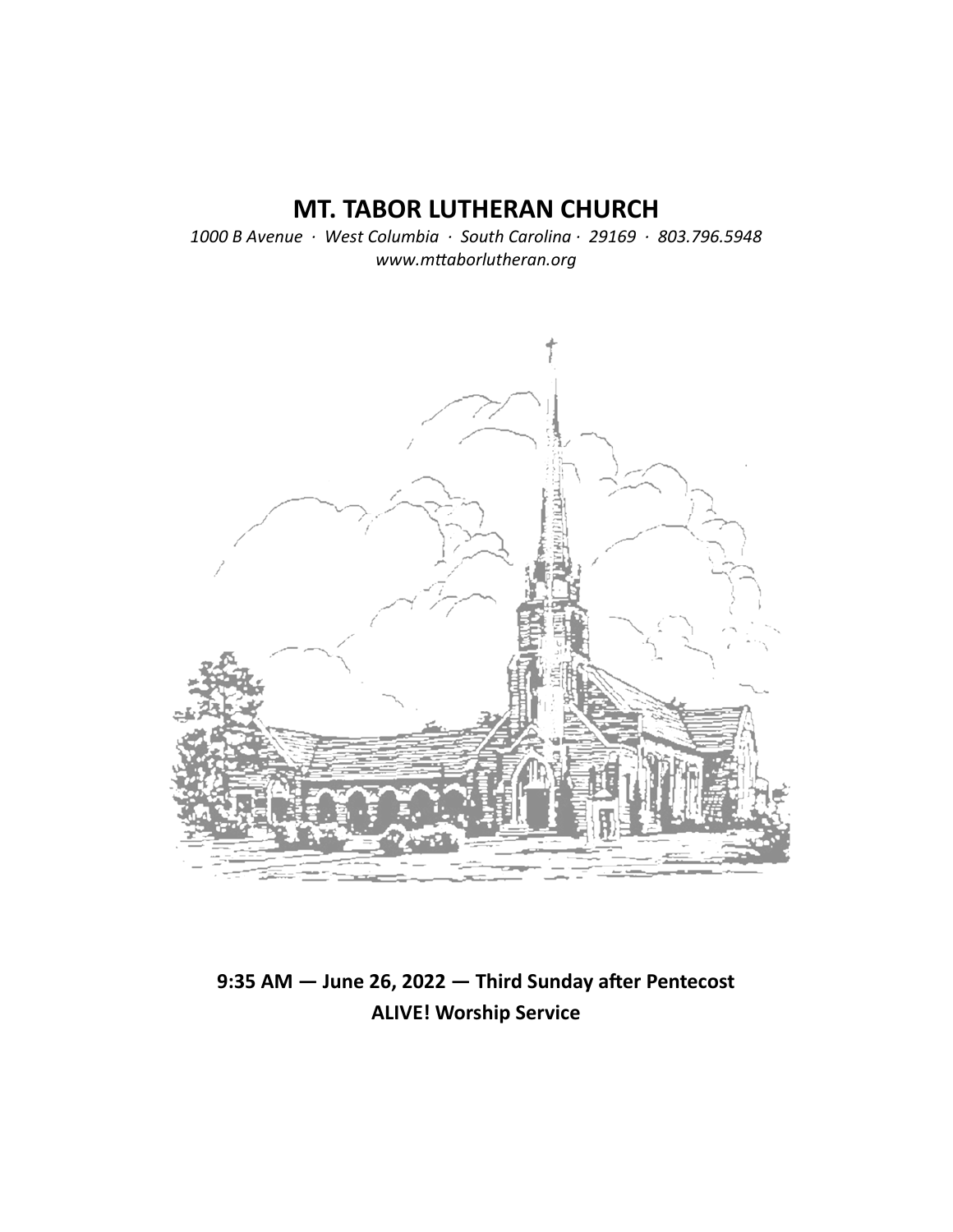## **Setting Eight—Non-Communion**

### **INTRODUCTION**

We have no good apart from God. That makes Jesus' call to follow him an invitation to freedom. This is freedom to revel in the Spirit's fruit: love, joy, peace, and patience. This is freedom to not be imprisoned by anything that would keep us from the fullness of the life God has given us. This is the path of life.

**GATHERING HYMNS** *Freedom Is Coming* **See Hymn Insert** *We're One in the Spirit* See Hymn Insert  **(***They'll Know We Are Christians by Our Love) Will You Come and Follow Me* (verse 1, 2 & 5) **See Hymn Insert** 

#### **PEACE**

The peace of Christ be with you always. **And also with you.** 

#### **ANNOUNCEMENTS**

### **PRAYERS OF INTERCESSION**

God of grace, **hear our prayer.**

### **KYRIE p. 184**

### **Kyrie eleison, on our world and on our way, Kyrie eleison, ev'ry day.**

For peace in the world, for the health of the church, for the unity of all; for this holy house, for all who worship and praise, let us pray to the Lord, **let us pray to the Lord**

### **Kyrie eleison, on our world and on our way, Kyrie eleison, ev'ry day.**

That we may live out your impassioned response to the hungry and the poor; that we may live out truth and justice and grace, let us pray to the Lord, **let us pray to the Lord** 

#### **Kyrie eleison, on our world and on our way, Kyrie eleison, ev'ry day.**

For peace in our hearts, for peace in our homes, for friends and family; for life and for love, for our work and our play, let us pray to the Lord, **let us pray to the Lord**

#### **Kyrie eleison, on our world and on our way, Kyrie eleison, ev'ry day.**

For your Spirit to guide; that you center our lives in the water and the Word; that you nourish our souls with your body and blood, let us pray to the Lord, **let us pray to the Lord**

#### **Kyrie eleison, on our world and on our way, Kyrie eleison, ev'ry day.**

#### **PRAYER OF THE DAY**

Let us pray.

Sovereign God, ruler of all hearts, you call us to obey you, and you favor us with true freedom. Keep us faithful to the ways of your Son, that, leaving behind all that hinders us, we may steadfastly follow your paths, through Jesus Christ, our Savior and Lord. **Amen.**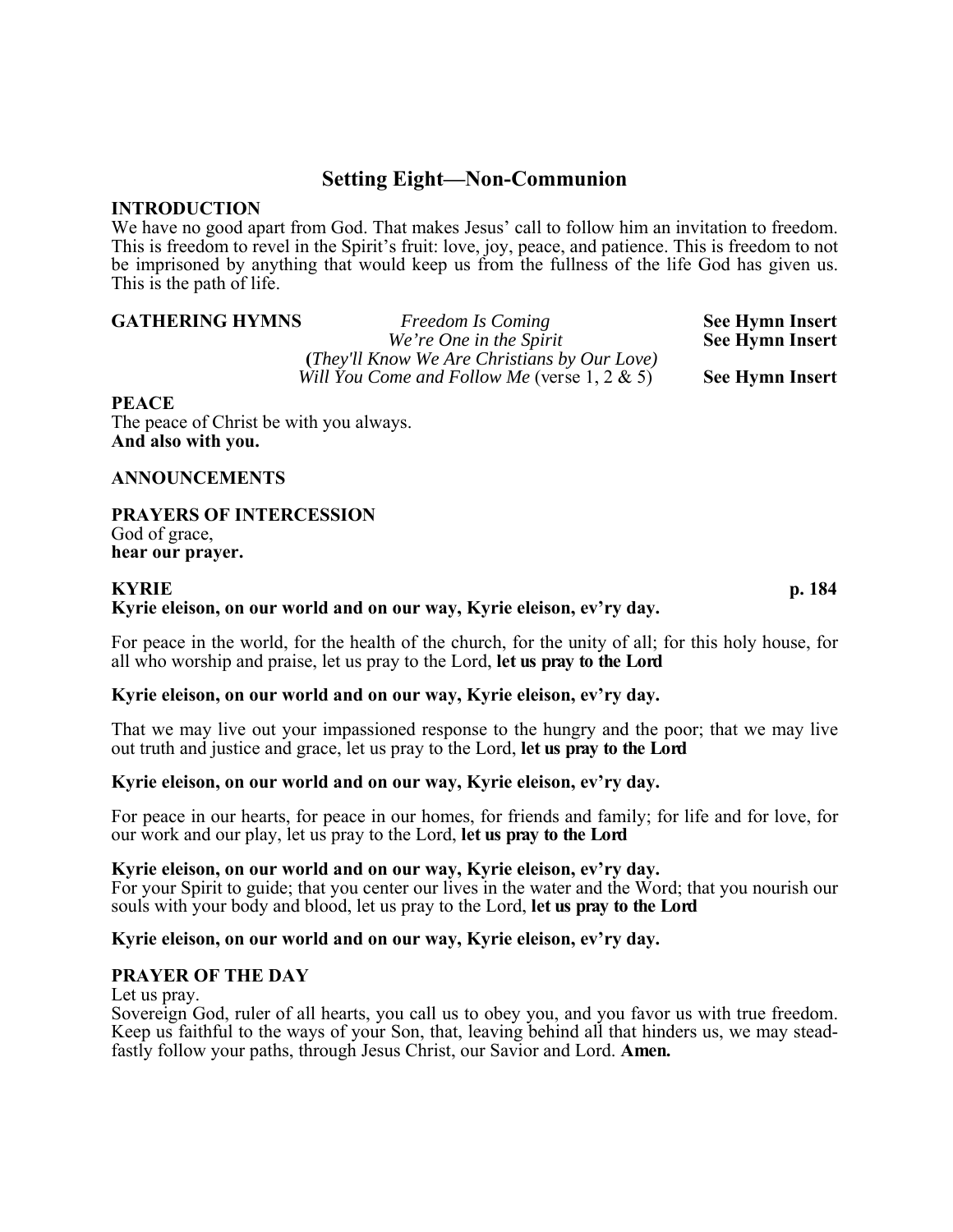#### **CHILDREN'S SERMON**

#### **HYMN OF PRAISE** *Majesty* **See Hymn Insert**

A reading from 1 Kings.

*In the story preceding today's reading, the prophet Elijah flees for his life to the security of God's mountain. There God reveals to Elijah that there are still other faithful people in Israel and commissions him to anoint new leaders, including his own successor, Elisha.* 

<sup>15</sup>Then the LORD said to [Elijah,] "Go, return on your way to the wilderness of Damascus; when you arrive, you shall anoint Hazael as king over Aram. <sup>16</sup>Also you shall anoint Jehu son of Nimshi as king over Israel; and you shall anoint Elisha son of Shaphat of Abel-meholah as prophet in your place.

<sup>19</sup>So he set out from there, and found Elisha son of Shaphat, who was plowing. There were twelve yoke of oxen ahead of him, and he was with the twelfth. Elijah passed by him and threw his mantle over him. <sup>20</sup>He left the oxen, ran after Elijah, and said, "Let me kiss my father and my mother, and then I will follow you." Then Elijah said to him, "Go back again; for what have I done to you?" <sup>21</sup>He returned from following him, took the yoke of oxen, and slaughtered them; using the equipment from the oxen, he boiled their flesh, and gave it to the people, and they ate. Then he set out and followed Elijah, and became his servant.

The word of the Lord. **Thanks be to God.** 

**PSALM 16** *You Are My God* **See Hymn Insert** 

## **GOSPEL** Luke 9:51-62

The holy gospel according to Luke. **Glory to you, O Lord.** 

*Jesus is unwavering in his commitment to his mission in Jerusalem and will not be swayed by pettiness. In a series of striking cases in point, he calls his disciples to a similar singlemindedness.* 

 $51$ When the days drew near for [Jesus] to be taken up, he set his face to go to Jerusalem.  $52$ And he sent messengers ahead of him. On their way they entered a village of the Samaritans to make ready for him; <sup>53</sup>but they did not receive him, because his face was set toward Jerusalem.<sup>354</sup>When his disciples James and John saw it, they said, "Lord, do you want us to command fire to come down from heaven and consume them?"<sup>55</sup>But he turned and rebuked them. <sup>56</sup>Then they went on to another village.  $57\text{As}$  they were going along the road, someone said to him, "I will follow you wherever you go." <sup>58</sup>And Jesus said to him, "Foxes have holes, and birds of the air have nests; but the Son of Man has nowhere to lay his head." <sup>59</sup>To another he said, "Follow me." But he said, "Lord, first let me go and bury my father." <sup>60</sup>But Jesus said to him, "Let the dead bury their own dead; but as for you, go and proclaim the kingdom of God." <sup>61</sup>Another said, "I will follow you, Lord; but let me first say farewell to those at my home." <sup>62</sup>Jesus said to him, "No one who puts a hand to the plow and looks back is fit for the kingdom of God."

The gospel of the Lord. **Praise to you, O Christ.** 

**READING 1 Kings 19:15-16, 19-21**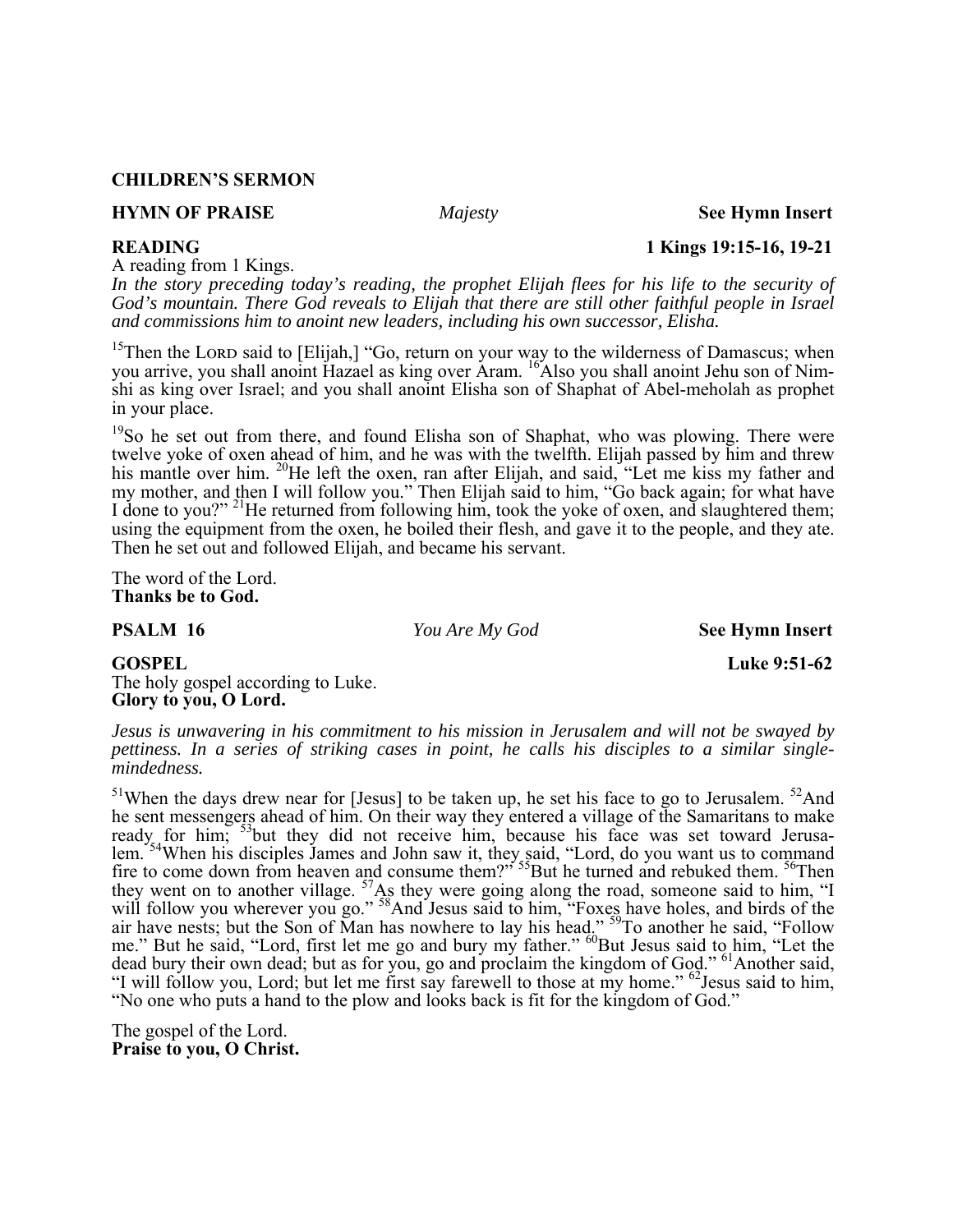#### **SERMON**

**ANTHEM** *All The Way My Savior Leads Me* **arr. Tomlin & Redman** 

#### **CONFESSION AND FORGIVENESS**

Most merciful God, **we confess that we have sinned against you and your beloved children. We have turned our faces away from your glory when it did not appear as we expected. We have rejected your word when it made us confront ourselves. We have failed to show hospitality to those you called us to welcome. Accept our repentance for the things we have done and the things we have left undone. For the sake of Jesus Christ, have mercy on us. Forgive us and lead us, that we may bathe in the glory of your Son born among us, and reflect your love for all creation. Amen.** 

Rejoice in this good news: In  $\pm$  Christ Jesus, your sins are forgiven. You are descendants of the Most High, adopted into the household of Christ, and inheritors of eternal life. Live as freed and forgiven children of God. **Amen.**

#### **OFFERING**

#### **OFFERING HYMN** *Christ Our Peace* **See Hymn Insert**

#### **LORD'S PRAYER**

Gathered into one by the Holy Spirit, let us pray as Jesus taught us. **Our Father in heaven, hallowed be your name, your kingdom come, your will be done, on earth as in heaven. Give us today our daily bread. Forgive us our sins as we forgive those who sin against us. Save us from the time of trial and deliver us from evil. For the kingdom, the power, and the glory are yours, now and forever. Amen.** 

#### **BLESSING**

The Lord bless you and keep you. The Lord's face shine on you with grace and mercy. The Lord look upon you with favor and  $\pm$  give you peace. **Amen.** 

#### **SENDING SONG** *Fill My Cup* **See Hymn Insert**

**DISMISSAL**  Go in peace. Serve the Lord. **Thanks be to God.**

**POSTLUDE**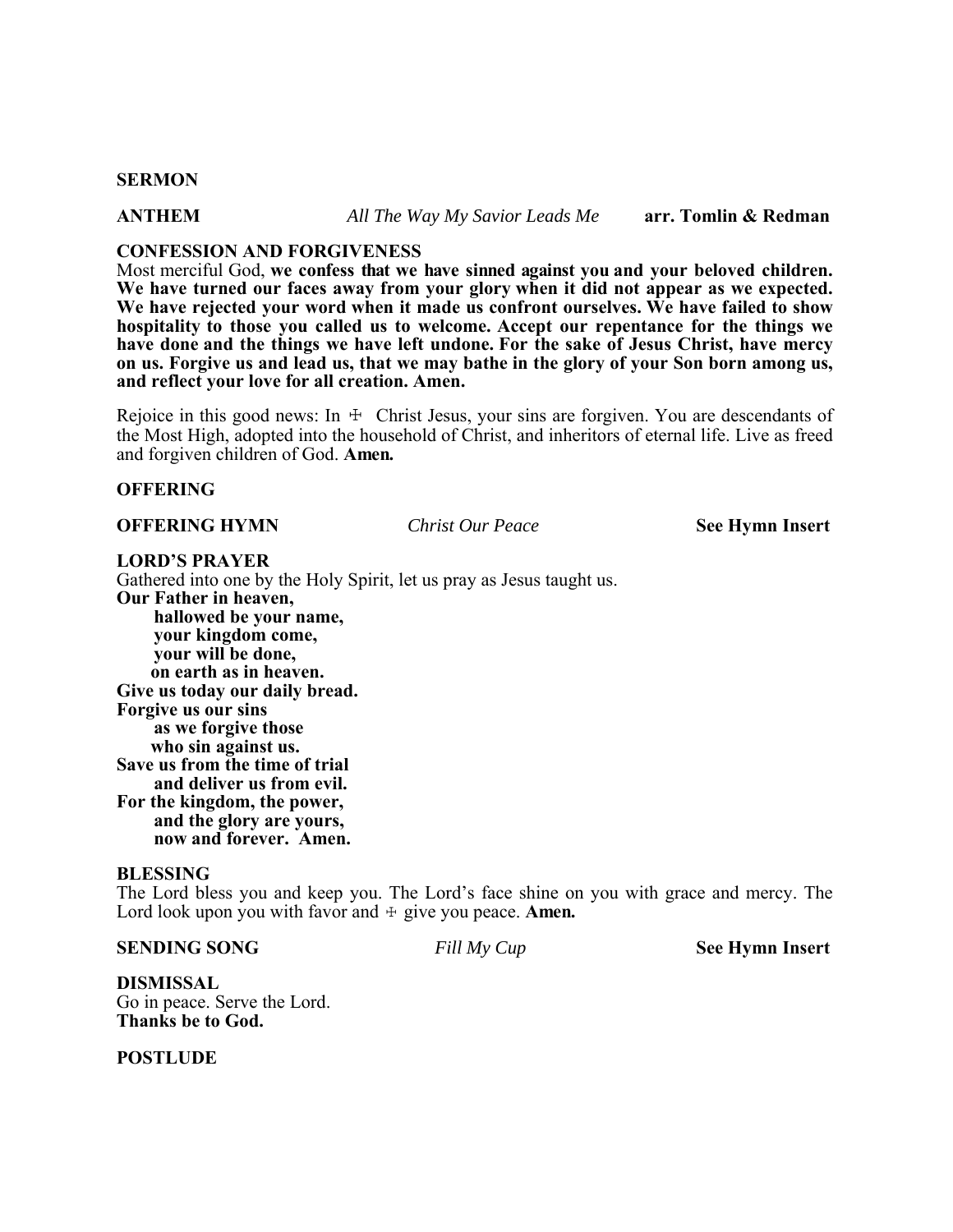**Welcome to Mt. Tabor.** We are glad that you have chosen to worship with us today! If you are a visitor, please fill out and return the attendance card in your pew rack so we may have a record of your attendance. Our ushers and greeters will be glad to answer any questions you may have about our worship service. We hope that you will experience the presence of the Risen Christ today!

**Altar Flowers.** Today's Altar Flowers are given to the glory of God in celebration of Harris & Kristi Hall's 40th wedding anniversary on June 26th. Happiness IS being married to your BEST friend! Here's to another 40 wonderful years!

**Bulletin Covers.** Today's Bulletin Covers are given to the glory of God by Lib Manus "Mama" in honor of Melvin Manus's 80th birthday.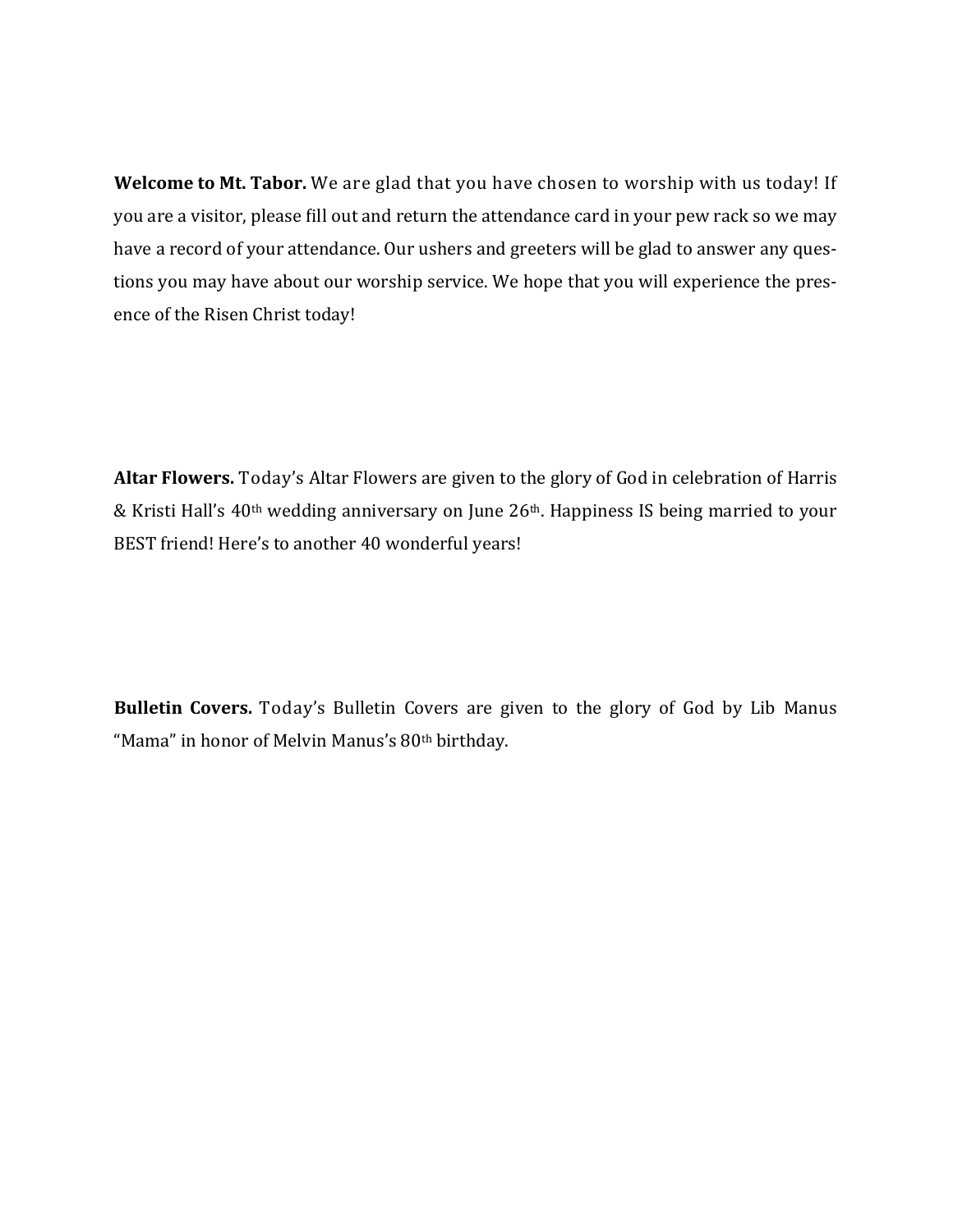## **Lord Teach Us To Pray:**

*As God's people called to love one another, let us pray for the following members of our church family, who celebrate the anniversary of their baptism this week:* Michael Cole, Sarah Cole, Steven Cole, Michael Marchant, Aaron Prim, Berley Rister, Joy Smith, Tristan Spainhour, Jon Thomas, Shirley Thomas, Fred Vallejo, Sarah Whitehead.

## **Most Recent Prayer Concerns:**

Boyd Steele, Ronnie Hutto, Carroll Hutchinson, Jackie Macaulay, Lauren Addy.

## **Ongoing Prayer Concerns:**

Murray Hoskins, Will Wood, Paul Jacobs, David Mellichamp, Mary Hamson, Nancy Allen, Jeanie Jacobs, Sandra Baker, Betty Wise, Elmer Sundlie, Herman Bouknight, Barbara Stilwell, Pastor Jerry & Janice Livingston, Lucky Jones, Jennifer Brazell, Mary Hamson, Ann Callison, Bill Hunnicutt.

## **Family & Loved Ones of Mt. Tabor:**

Kim Hammons, Marty Eaddy, Zander Yarnall, Steve Collum, Allisa Smith, John Bundrick, Beth Watts, Henry Gainey, Bob & Shirley Spruill, Pete Guyton, Paula Hawkins, Jean Jones, Lori Gladiness.

## **Members of Mt. Tabor Serving in the Military:**

Adam Davis, Andrew Hamson, Samuel Davis, Scott Hash.

## **Family and Loved Ones Serving in the Military:**

Eli McCracken, Marcus Hayes, Tristan Mullen, Cory Fabian, Hayden Henneman, Edwin Taylor, Patrick Taylor, Edwin Torres, Josh Watson, Jacob Henry Burgan, Patrick Morris, Ben Barron, Barry Duncan, Michael Barfield, David Mathews.

## **The Family Of:**

Lisa Long, Bob Dennis, Pastor Charles Easley, John Awtry, Donna Addy Dickerson.

Please help us keep our prayer list up to date by calling the church office with any names to be *added or removed. Otherwise, names remaining on the prayer list for more than 2 months will be removed.*